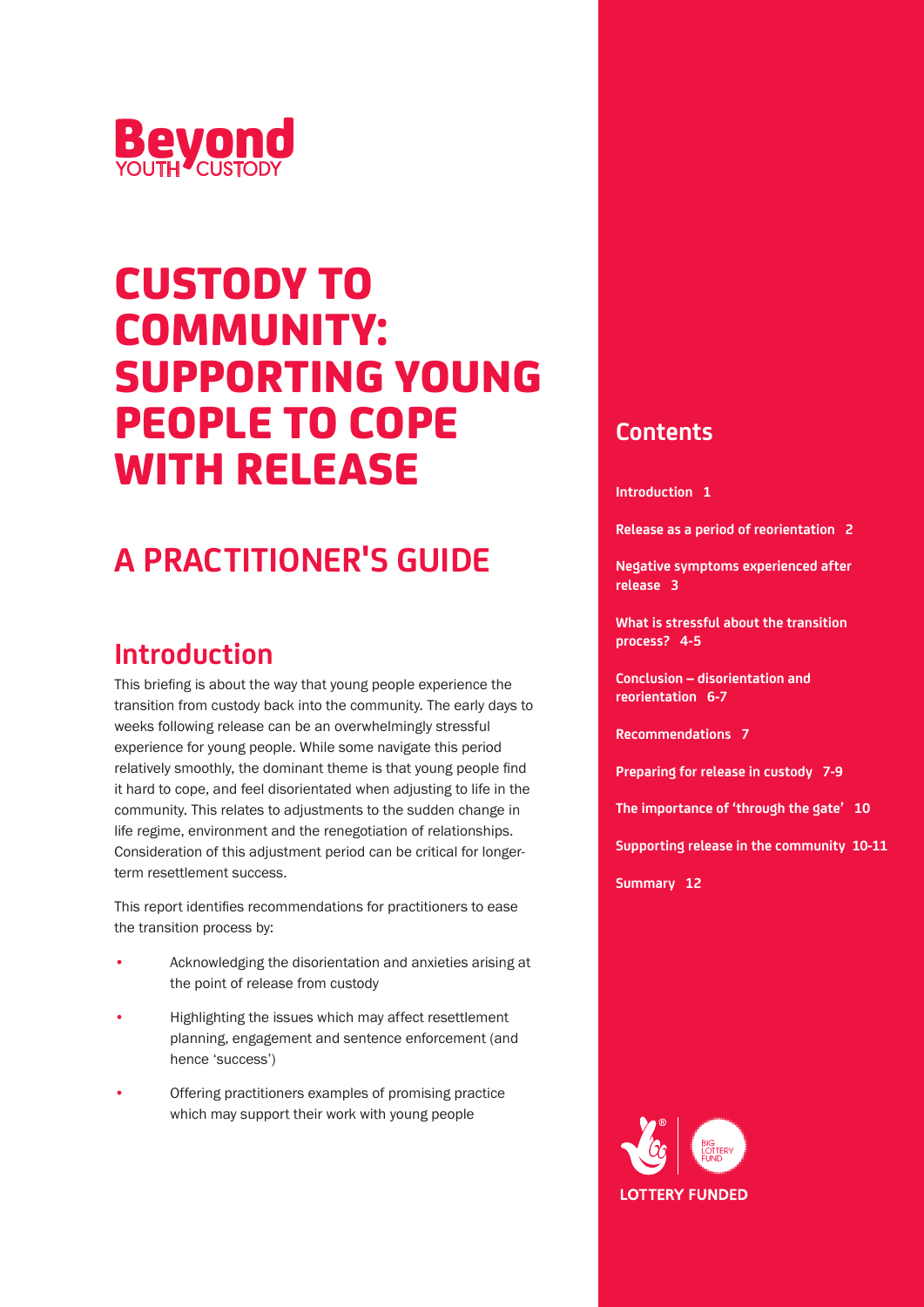## **Release as a period of reorientation**

Staff in secure establishments report that young peoples' behaviour can often change in the period leading up to the end of their custodial sentence, as anticipation of their release date gets closer.

卬

Will somebody be picking me up?, What am I going to do?, How am I going to move on in life?, Where will I be staying? etc… these questions will go over and over a person's head with sleepless nights filled of excitement and tension of getting out of prison.

Practitioners working with young people who are newly released from custody will often be presented with clues that 'something's not right'. The initial period of release involves a transition process for the young people, as they try to readjust to the outside world after incarceration. While the length of this period varies, young people refer mostly to days and weeks. While some navigate this period relatively smoothly, many struggle to cope with this period. This process includes, among other things, reacclimatising to the space and pace of life in the community, and renegotiating relationships.

The way that these challenges are experienced is often difficult to articulate, but certain words are used repeatedly and very consistently by young people describing how it was for them immediately following release. Therefore, the voices of young people have been included in this briefing to give air to their lived experiences.



I didn't like it, being outside. I was scared. I didn't even want to leave, I just wanted to go back to my cell really. I knew I was free, but I was scared because I didn't know what to do with it.



(万

It's like someone throwing you out of a plane, with nothing strapped on. How the hell am I gonna ride this wind?

Typically, the disorientation after release is described generally as them feeling 'strange' and 'weird' – life is unsettling and destabilising at this point.

My first night at home, I had a good night's sleep, but it was weird. I woke up thinking, 'oh, I am really home'. I've had dreams in prison, that when you wake up, you're gonna be at home and when you wake up, obviously you're not. It happens to a lot of people. It happened to me a few times when I first went in. But this time, I woke up and I was still at home.

The disorientation is made all the more difficult to cope with because it is often unanticipated by young people, having only framed their anticipated release in a positive light. It can come to them as a stressinducing shock.

When you're inside, everyone's like, 'yeah as soon as I get out, I'm gonna get drunk', 'I'm gonna do  $(5)$ this', whatever. But when you actually get out, you realise you have freedom, so you don't want to do any of that. Like on the first day, you just go home. You don't really realise when you're in there.

The period immediately after release has been identified as a window of opportunity during which young people may be committed to giving up offending. The shock of leaving custody, however, if not addressed, might tend to undermine that commitment, thereby reducing the prospects for desistance. This tension might help to explain why reoffending, breach and return to custody are also particularly prevalent in the early period following transfer to the community. From a resettlement perspective, it highlights the importance of recognising that stress is associated with release and developing practice to take account of this.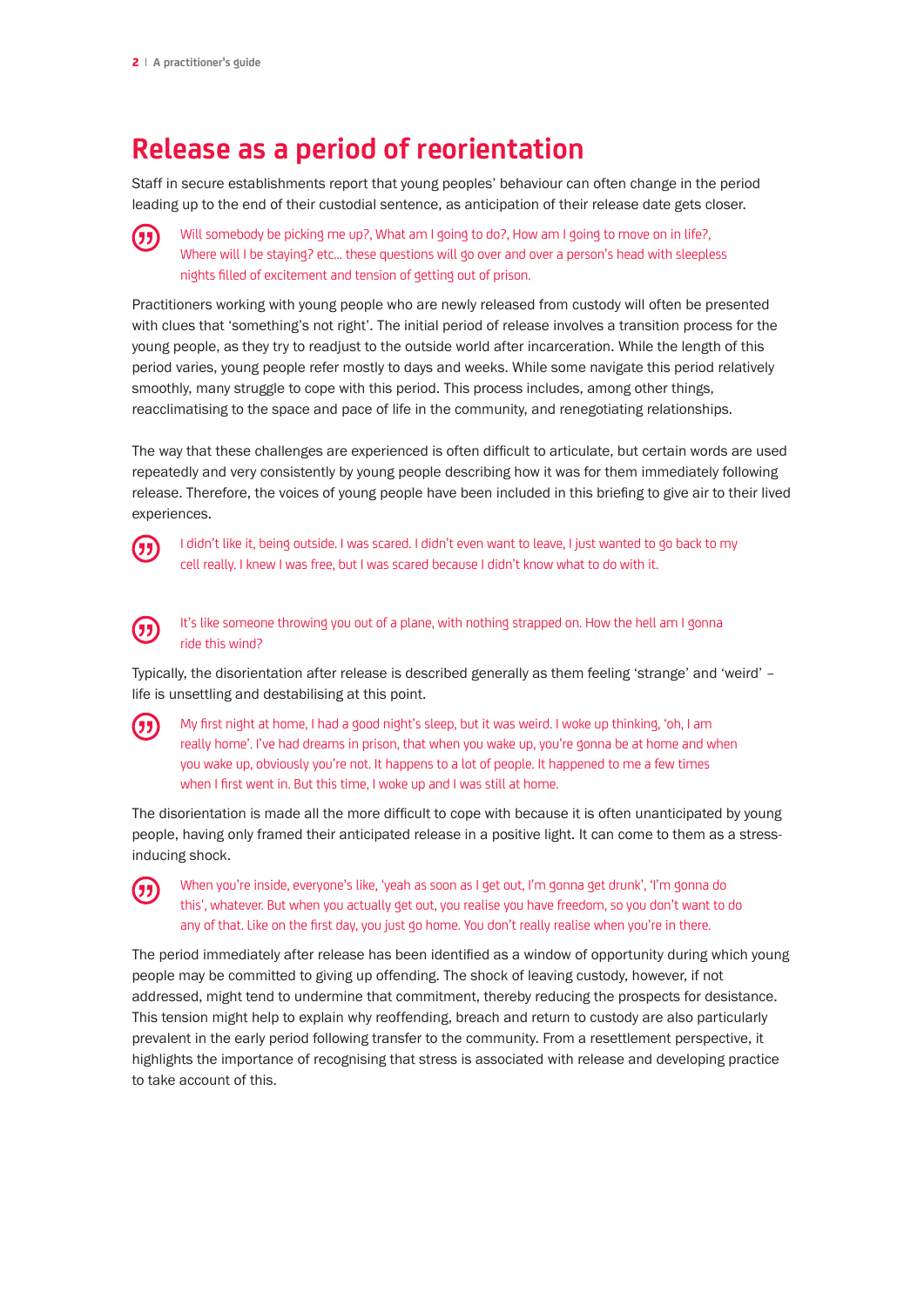### **Negative symptoms experienced after release**

#### **Overwhelming stress symptoms**

Stress and anxiety are prevalent themes in young people's detailed descriptions of release. Stress reactions are normal in the face of challenge, but become problematic when they interfere with functioning. Anxiety presents as nervousness, fear, apprehension, and worrying. It affects how we feel, think and behave. Symptoms can be physical, such as shaking and nausea, as well as emotional, when they find that they cannot operate for some time upon release.

#### When my mum came and picked me up from the prison, when I came out and I was sitting in the car, I felt sick. I was shaking cos I didn't know what to do and that.

These symptoms of anxiety can become too much for young people and they become low in mood, upset or break down emotionally. They find that they cannot cope with the strangeness of release and are unable to function in the outside world for at least a short period of time.



(33

I couldn't handle it, like the first day I couldn't handle being out of prison. I just couldn't stop crying and felt depressed all the time.

#### **Quiet and withdrawn**

Some young people react to their release disorientation by becoming quiet and withdrawn; they may not want to talk to anyone, or leave their home or bedroom. This can be exacerbated by a fear of getting into trouble if they leave the house, or being returned to custody. They may perceive the 'outside world' as unsafe, and feel scared of people, as described below:



When I came out, my head was all over the place. I lost out on a lot of stuff, family and stuff … I just isolated myself … I moved back into my room at my auntie's and just locked my door... I just sat there… it was just normal: go to your room, lock the door… I didn't leave the house properly, unless I had to go probation, for about two weeks.



When you're in prison and someone starts taking the piss, you have to stand your ground. When you get out, you're always on your guard. You're extra paranoid. You'll be thinking someone's following you. It's a weird feeling; it's not a good feeling. I was pretty scared of going out actually. All the noise and stuff like that.

#### **Physical tiredness**

Young people also report physical tiredness after release. This may be another physical manifestation of stress, but is generally put it down to feeling the effects of the change in pace and increased physical activity in the outside world.



I just used to get right tired, cos inside you used to like walk around there not doing much really.



And walking as well, that was mad, walking. My legs felt like spaghetti.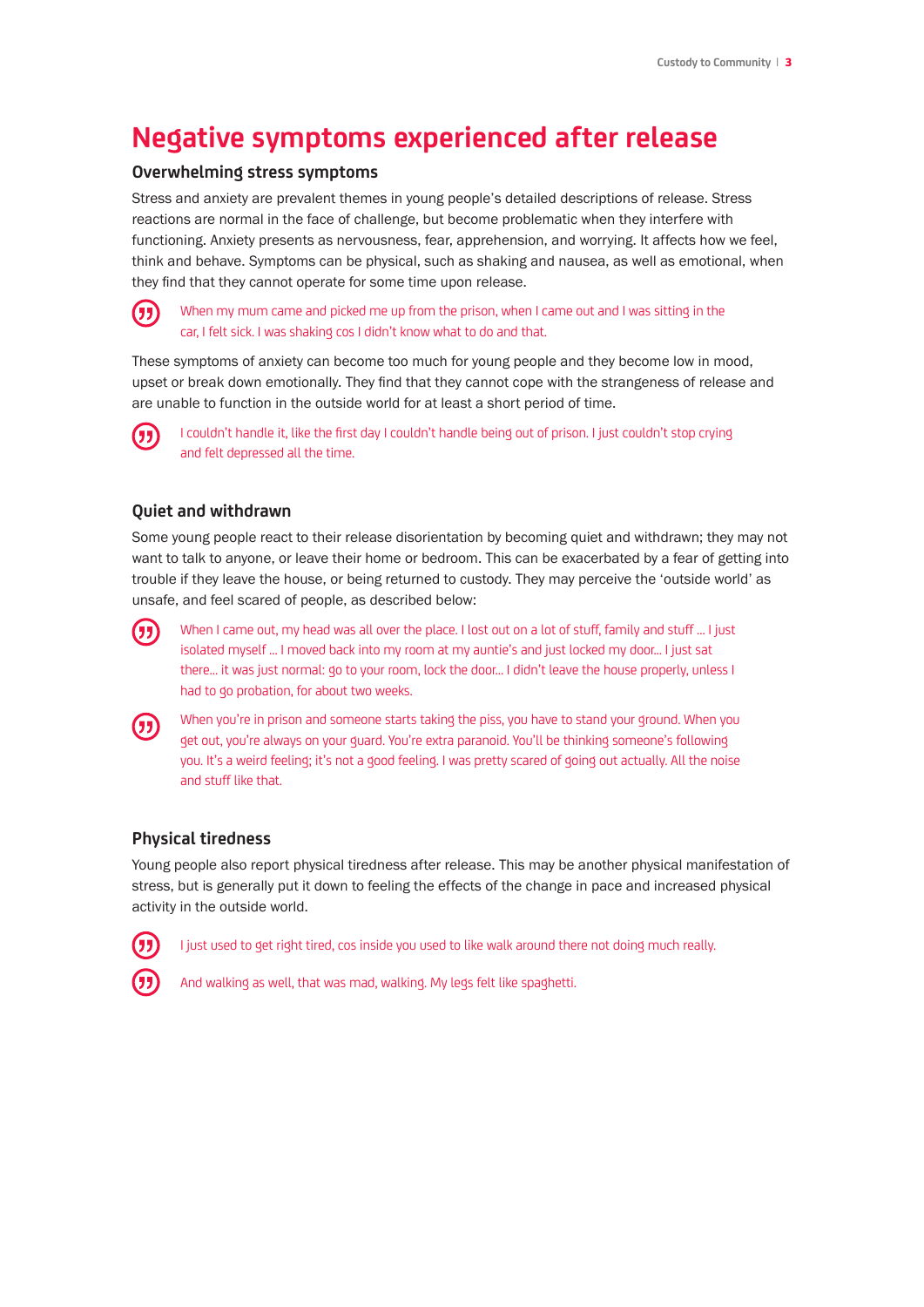# **What is stressful about the transition process?**

It is understandable that the period of transition would require a process of readjustment and reorientation, but what aspects of this process lead to the kinds of negative effects outlined previously?

#### Scared by the sudden change

The most stressful aspect of the transition highlighted by young people is simply their struggle to comprehend the complete and sudden change in their life regime, following the previous major life event of imprisonment. Young people report being overwhelmed, lost and confused.



I came out and I was scared. I didn't know what to do, I didn't know where to go. I kept sitting down. I was like seeing cars going past and I was like, "Can't believe I'm out".



Lost, I think I was. I didn't know where I was going to go or what. I just came out of there. It was like my life had just stopped and swung back round and kicked me.

#### Pace and lack of structure

Another source of stress reported is the perception that, after the relatively sedentary regime in custody, everyone is rushing around madly. Furthermore, young people can find it difficult to adapt from the structured and ordered nature of the custodial regime to a potentially chaotic home life.



Just my sleeping pattern. In custody I woke up in the morning and make the bed and then eat my breakfast for a certain time. But it's just getting back into a sleeping pattern.

I came home and everything was faster, cos everything's really slow in custody. You don't really do owt do you? So you come out and everyone's just rushing about as normal and... so it takes you a while to keep up and carry on

#### The familiar is unfamiliar

Young people are surprised to find that elements of their environment that were familiar and taken for granted before custody seem unfamiliar on release. Seeing everything as new, without a sense of normality, is destabilising for them.



Dunno, I was shocked really…happy to get out, yeah… but yeah, it felt weird. Like seeing a bus and everything, it felt weird.

I was walking into shops and I was thinking, "Oh my gosh", cos I didn't see a shop inside. I didn't actually like... all I saw was pure girls. I didn't see like cars or food, shops and that.

#### Adapting to outside changes

The process of refamiliarisation is undermined by suddenly coming across elements of their home environment that have, indeed, changed while they were in custody. This destabilises them further and can cause confusion and anxiety.



I didn't have a key to the door. Actually, when I first come back, the houses had just been done up, all the houses in the row, so when I stood in front of my house, I wasn't sure if it was my house or not. I was looking at it for a while, 'Is that my house? I hope this is my house'.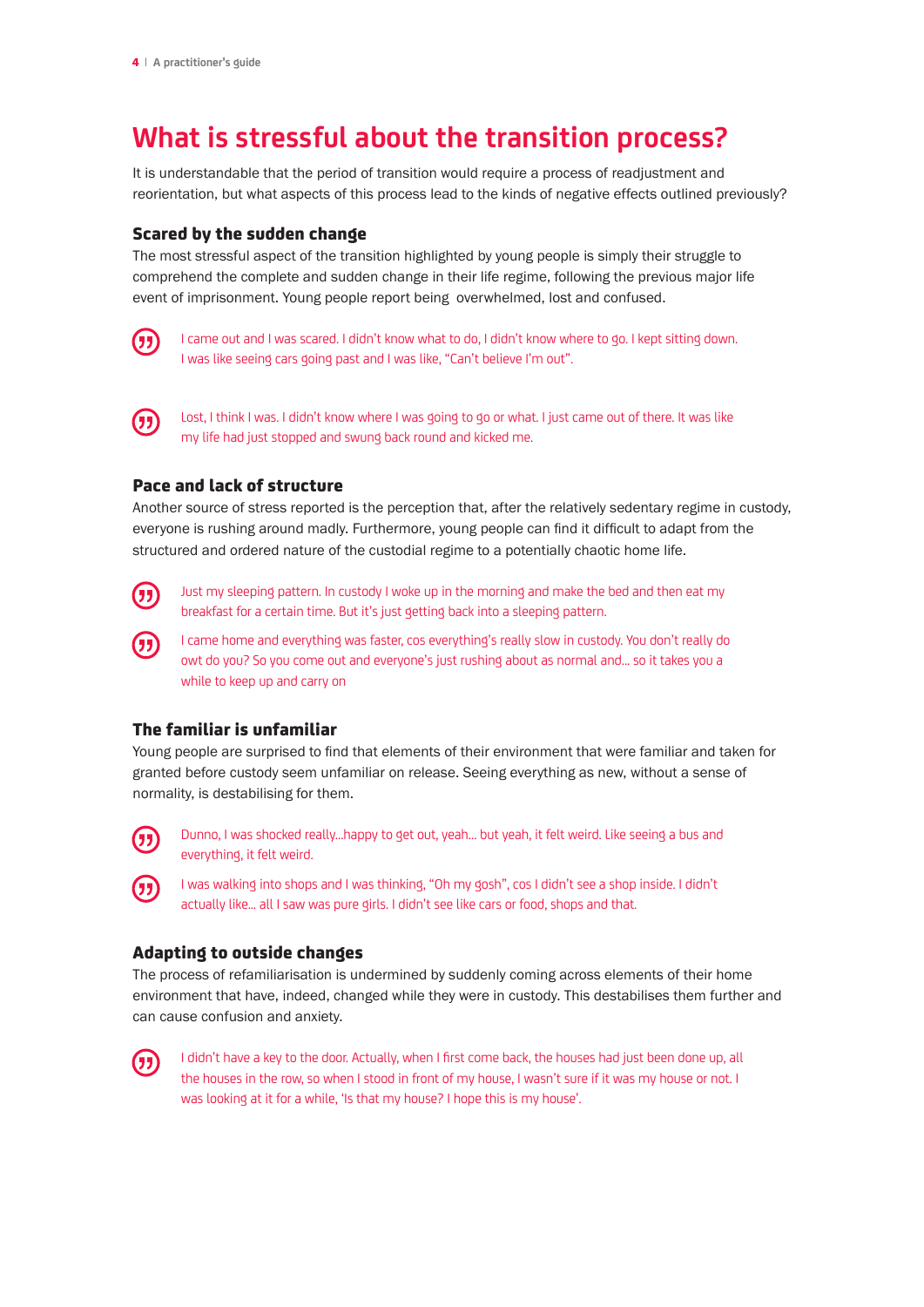#### Learning to interact again

Interaction with people, even family and friends, can also be problematic. There is a period of reestablishing and renegotiating the relationships that were interrupted by incarceration, and of relearning communication skills.



When you're in prison, it's full of people that you can't trust. You don't share stuff… First couple of months after getting out, I was still a bit paranoid …didn't know how to act around people… Including family, everyone, because obviously, you're used to seeing them every two weeks.



I didn't know what to say to mum and dad when I came out. And I didn't know what to say to my friends. I like never talked to hardly anyone. I just kept myself to myself.

Interacting can also be made more stressful when people are keen to hear all about the custody experience. Family and friends may (understandably) want to give their returning young people extra attention. There is also the 'double-edged sword' of re-acquaintance with previous peer groups.



In the first couple of weeks your mates get in touch and they know you've got no money. They'll be like, 'Come and do this with us, you'll be fine'. All sorts of crime, it's tempting. It's easy to go back to it… It depends on the person concerned being determined not to go back to it… The first two weeks, when you can start reoffending… It was tempting, because some of them are into drugs and have pots of money and I was like, \*sigh\*.



Cos everything was going too fast. Like people, all my family were coming over, get all this birthday stuff and....I dunno, like every time I see someone, it was like "Oh how was prison?" "How was this, how was that?" and yeah, it was just the same thing over and over.

# **YOUNG ADVISOR U R BOSS PROJECT**

 $\mathcal{F}$ 

Everyone seems to be nervous as it comes to release. It is something that you have looked forward to, but at the same time when it approaches you're aware that there is a reality waiting for you which you have not been a part of. Prison is like a bubble. Officers know they're dealing with prisoners,

other prisoners can't judge you for being in prison because they are in the same boat. When you are released, you're returning to situations which were already problematic… usually made worse by being locked away from them and unable to deal with them for such a long period of time, and now with the added stigma of having been in jail and just a nervousness about everyday interactions and open spaces. I remember walking out the gates and feeling really conspicuous. I had gone into prison in summer, when I was leaving prison it was freezing cold outside. Nobody was noticing me but I felt really vulnerable, like an alien in my own skin because I just did not know what life was going to be like now that I had a criminal record and had been to prison.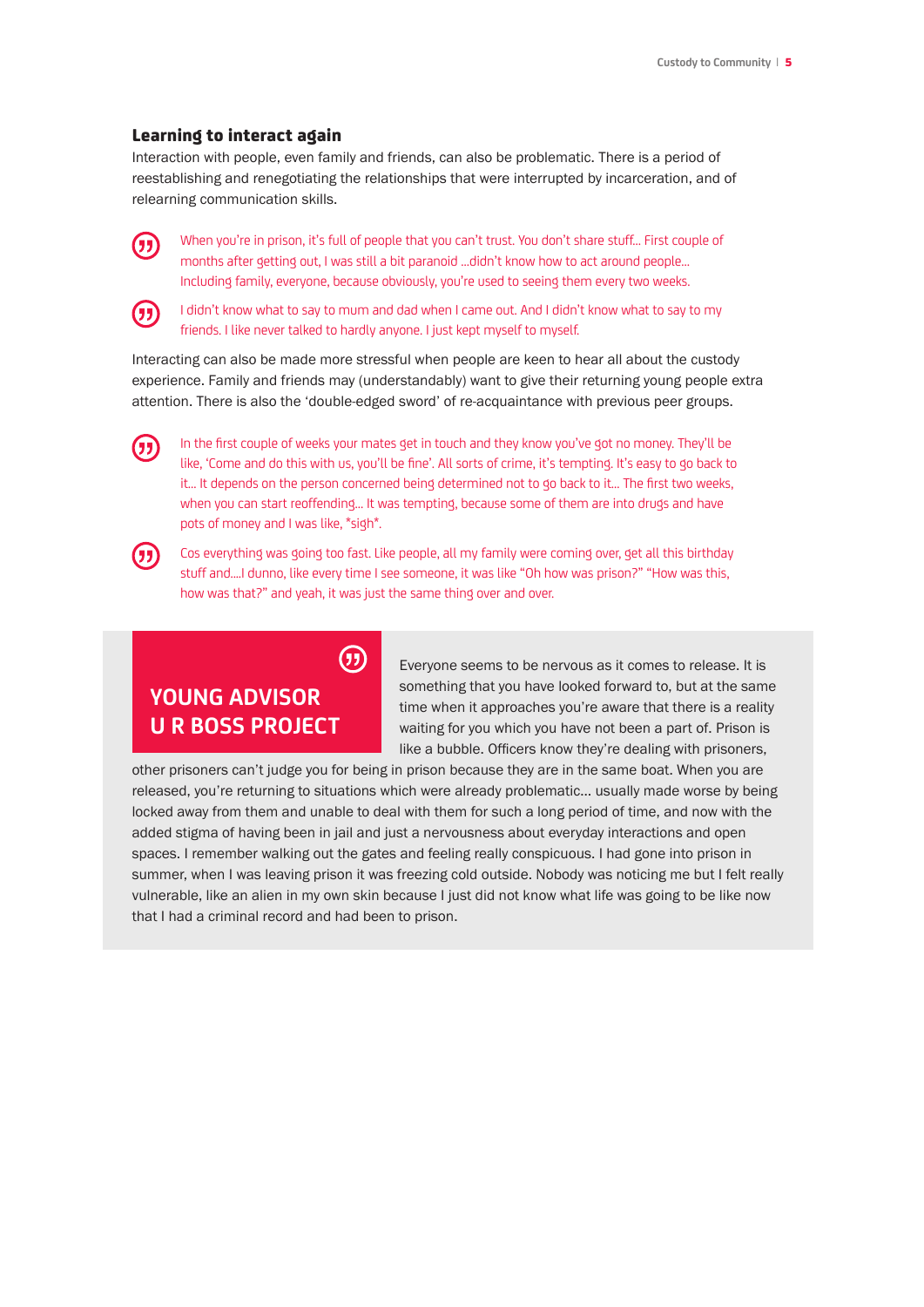# **Conclusion – disorientation and reorientation**

Young people experience disorientation following release because the transition destabilises them. In order to move towards successful resettlement and desistance young people need to effectively reorient themselves. In the meantime, the early days and weeks can be an overwhelmingly stressful experience. Some experiences are consistent with adjustment disorders which carry increased risks of long-term psychiatric illness and suicide.

The experiences of young people point to three key aspects of sudden change in the transition:



#### Life regime

Sudden change, a faster pace of life and lack of familiar structure are disorienting. Meals need to be cooked; advertising persuades you to spend what little money you have; you have endless appointments; your friends now use Instagram to communicate. Re-orientation requires re-adjustment to a new regime and lifestyle.



#### Environment

What was once familiar (and 'safe') seems unfamiliar. Things have changed whilst you've been away. Your family has moved house; your bedroom has been 'decluttered' and given to your brother; you've lost your flat; Universal Credit has been introduced. This requires a period of re-familiarisation over time.



#### People

Interacting becomes difficult. Interrupted relationships require renegotiation. Your mum's got a new partner; staff at the YOT are unfamiliar; your child is being adopted. Relationships and interaction skills need re-development.

| <b>Focus of change</b> | <b>Disorientation problems</b>                                                                 | <b>Reorientation process</b>                                             |
|------------------------|------------------------------------------------------------------------------------------------|--------------------------------------------------------------------------|
| Life regime            | sudden change<br>· faster pace of life<br>· lack of motivation                                 | Readjustment to new regime                                               |
| Environment            | · familiar seeming unfamiliar<br>· alterations while inside                                    | Refamiliarisation to environment                                         |
| People                 | uncomfortable interacting<br>· interrupted relationships<br>difficulty talking to opposite sex | Renegotiation of relationship and<br>redevelopment of interaction skills |

#### Disorientation and reorientation following release from custody

This process is made more difficult because:

- Young people may not have developed strategies to cope with transitions
- This particular group have higher levels of need and vulnerabilities
- They are more likely to have to orient themselves around a chaotic home environment
- They are simultaneously trying to renegotiate a post-custody identity for themselves
- Research suggests that structural support such as stable accommodation, education, training, employment and financial stability on which to build their reorientation may well not be available by the time of release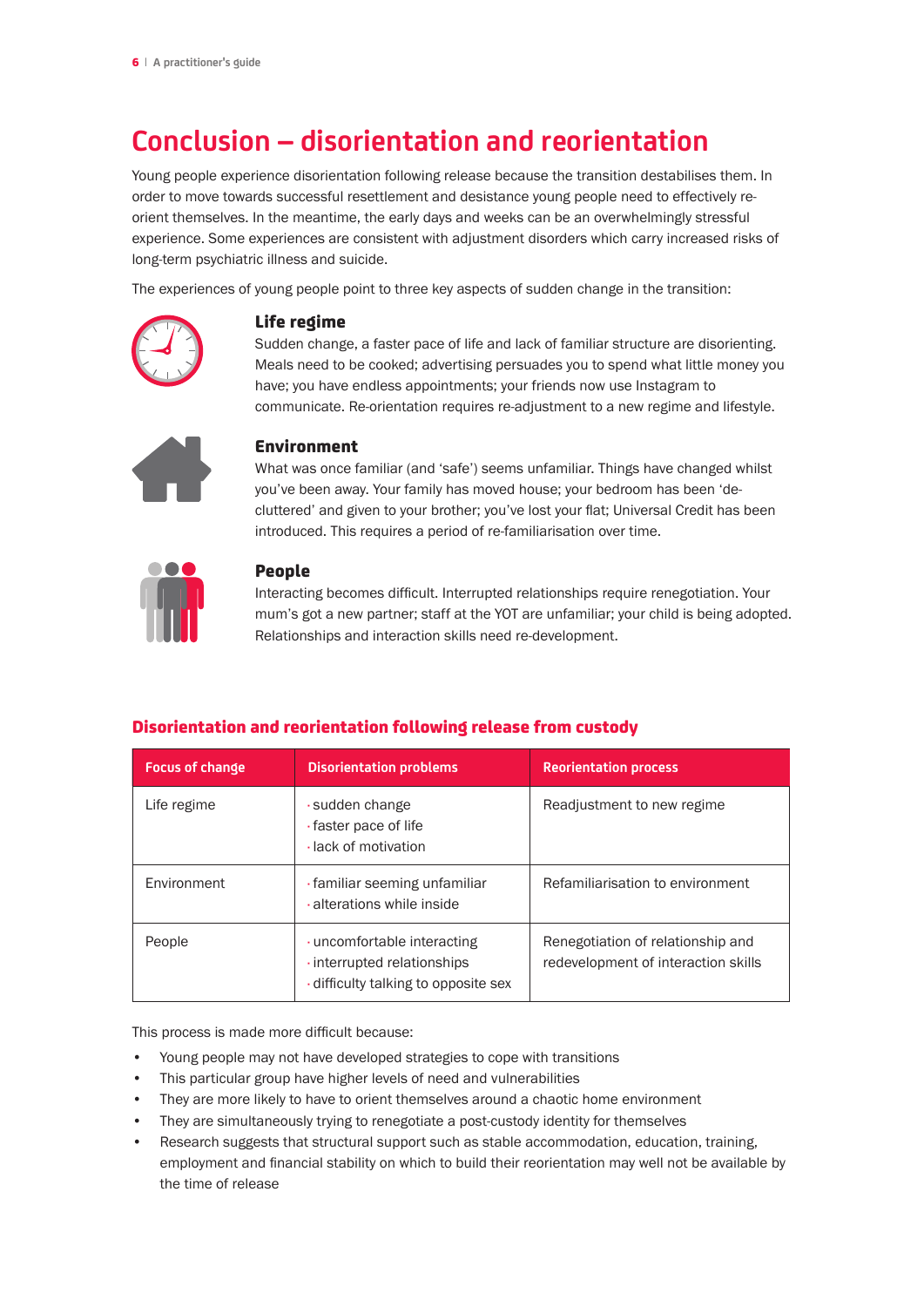### **Recommendations**

The first two weeks is... well, you know, in that two to three weeks the person who's just got out of jail 历 is more likely to reoffend... If you've got nowhere to go, nowhere to live, and nobody there for you, then the only place there is for you is jail really. Like loads of my mates, they're in every so many weeks.

Meaningful engagement and work on shifting the young person towards a more constructive narrative cannot begin while they are struggling to cope with feeling lost and stressed on release from custody. Consequently, if incarceration is absolutely necessary, it is essential that policymakers and practitioners take steps to ease the transition for young people returning to the community.

The first step is for policymakers and service providers to acknowledge that release involves disorientation and can provoke anxiety. Once aware, they can begin to understand and anticipate the likely reactions of young people, and take these into account in planning, carrying out, and enforcing sentences. For example, during the period of readjustment, expecting a young person to comply with intensive early licence requirements (and avoid breach proceedings) may in effect be implausible insisting upon compliance without understanding barriers risks 'setting them up to fail'.

#### Preparing for release in custody

Young people need to be prepared well in advance for these post-release challenges, as do their families and other support networks. Appropriate support should be in place to guide them through a destabilising and stressful period in order to promote quicker and more successful longer-term resettlement.

• Young people need to be made aware, in advance, of how they may feel upon release. Ideally, the young people should undergo a planned preparation for release that begins as early as possible during their custodial period, helping them to find and adopt coping mechanisms for the huge changes facing them.

I did have like little sessions with the YOT worker when I was inside, just to like prepare me for coming out. Same worker I had on the outside. Just like, 'What's gonna change when you come out', and that. How you're going to react to being out, and what you've got to do to fit back in to your family, household and community. He came every week for the last month, maybe six weeks.

• Resettlement can also be aided by an increased use of temporary release to help refamiliarise (or familiarise if it is a new area) a young person with their home environment. Extending the use of temporary release for even short periods of time would also facilitate a more graduated process of re-adjustment, enabling young people to get used to the change of pace and the extent of change they will experience when they leave the confines of custody, and minimise the shock associated with release. Temporary release is ideal for interviews for education or for placement visits, and can reduce the psychologically destabilising impact of simple changes such as finding that you can't pay with cash on a London bus.



If just for an hour, just like walking around.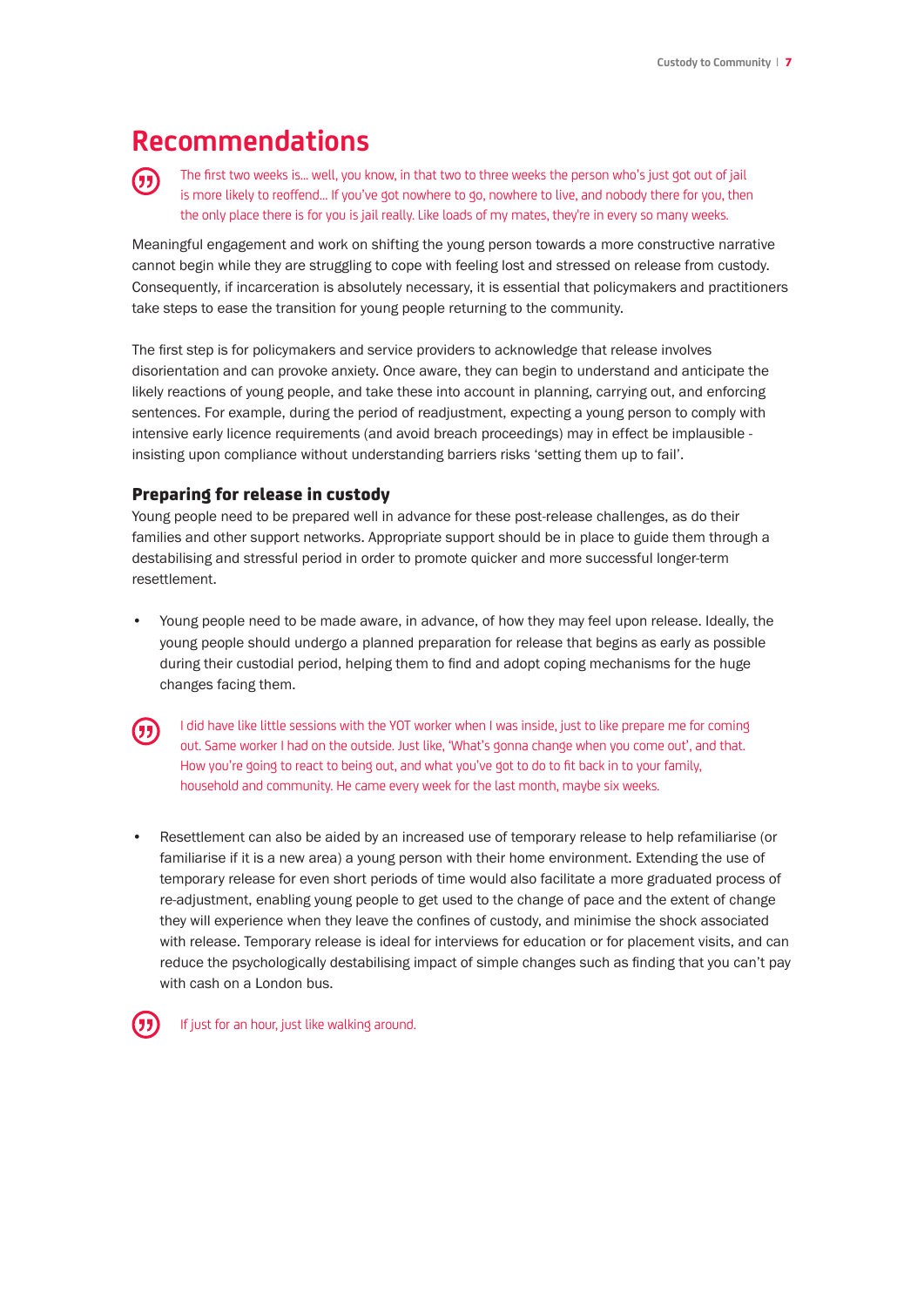- Physical preparation of the young person for life outside could help reduce tiredness and better equip them to cope with the pace of life and activities outside. Physical activities in the institution should consider the likely needs of young people on release and prepare them accordingly to combat the sudden shift from a largely sedentary regime.
- Renegotiating relationships and interactions with those closest to them could be aided by focusing more on family interactions while inside. Although young people are increasingly held many miles from home, regular communication with as many family and friends as possible should be encouraged. Such contact should not be restricted in any way as part of a behavioural management scheme or as a disciplinary sanction.
- Providers of resettlement services should ensure that they assist parents and other family and friends to visit the young person regularly when inside, if the young person wishes it. Institutions should also consider how they can facilitate more alone time between young people and their families before release in order to help start the renegotiation process.
- Early planning for release is crucial, beginning as soon as the custodial period starts and with early confirmation of the resettlement arrangements that will be in place when the young person leaves the institution. This is not only so that interventions are able to start promptly on release, but also so that the young person has an opportunity to prepare themselves for where they are likely to be living and what they are likely to be doing when they leave.



I don't understand why they don't sort out the housing and stuff before you leave. It leaves me on the edge. At what point do you bid for a flat? You can't never bid for a flat from here, can you?



#### **POSITIVE PRACTICE** Buckinghamshire YOS

John was 17 when he received a lengthy custodial sentence. Upon release, he was due to be relocated out of town. His YOS worker and leaving care personal advisor identified that he would need support upon release. When they visited John in custody, he appeared really motivated to change his behaviour and lifestyle. He was an independent young man. He didn't want a mentor, refused any 'mollycoddling' and expressed a desire to be self-sufficient.

While John was inside, his reference points remained static, but the outside world moved on. Public transport was overhauled, bus numbers and routes changed; the corner shop which John used as a navigation point fell derelict. John's workers didn't want any barriers to interfere with his progress; they didn't want to set him up to fail. From a practical point of view, they didn't want John to get lost and fail to show up for appointments. They had the idea of using pictures as a platform for discussion and reorientation.

The YOS worker took photographs of the area to which he was to be released, and showed them to him in custody. They discussed what remained and what had changed, where he was in relation to what he knew. The next time she visited, they drew a map of key locations and reference points by which he could navigate. They discussed what he would like to achieve in his first week of release.

At the gate, John was met by his aftercare personal advisor. The day after release, John and a mentor carried out a dummy run of his bus route to college; en route they noted his new points of reference – the fast food restaurant on that corner, the place to catch the bus to town, and where his college was.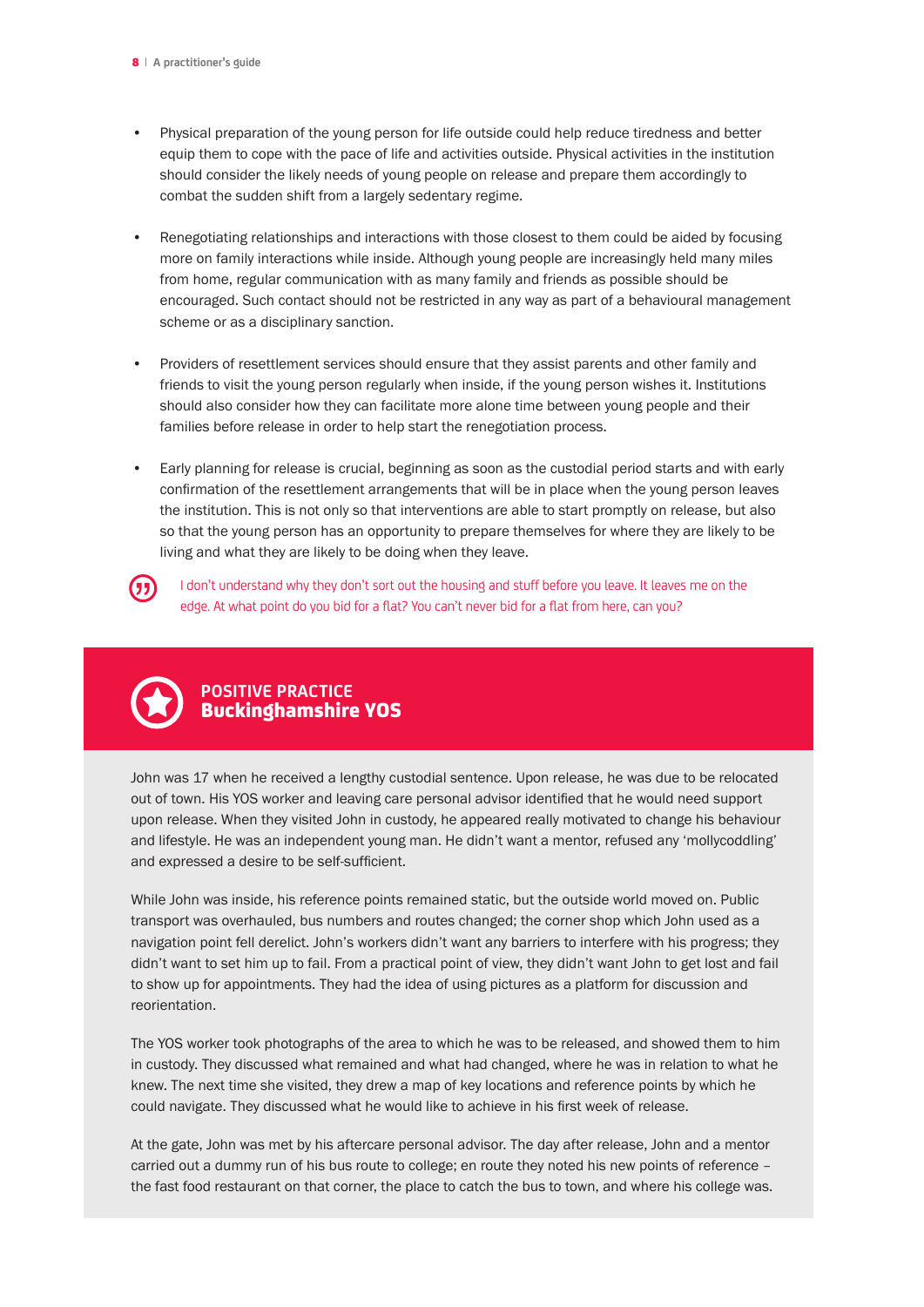#### Considerations for practice

Does your organisation:

- Keep young people informed about changes to their home environment?
- Encourage young people to think and talk about how they feel about leaving custody and develop strategies for dealing with potential stress and anxiety post-release?
- Develop a relapse prevention plan in conjunction with the young person to develop coping strategies and life skills to minimise risk of reoffending?
- Provide opportunities for temporary release to help refamiliarise young people with the community environment?
- Consider conducting review meetings outside of the secure establishment, such as at the YOT or probation building, on temporary release?
- Focus on family interactions in advance of release and facilitate discussion between young people and their parents or carers around agreed expectations and boundaries?
- Focus on resettlement from the start of the sentence, putting practical measures in place to ensure the young person is prepared for life post-release?



#### **POSITIVE PRACTICE** Clayfields House Secure Children's Home

#### Transition planning from custody to the community

At Clayfields House a detailed transition plan is developed for each young person in a 'multi-disciplinary care and sentence planning meeting' which is held monthly. All professionals are involved from the unit, as well as external partners from the area the young person is due to be released to and also involve parents and carers where possible. The aim of the plan is to consider all of the relevant aspects of their transfer into the community to ensure that clear goals are set and progress is monitored, including finance skills, life skills, health, identity, transportation, accommodation, support network, education etc. If the senior management team at Clayfields feel that the placement offered for post-release is inappropriate, they will advocate to the relevant authorities on behalf of the young person.

A core element of this transition plan is an individual relapse prevention plan for the young person. Each young person also works with their intervention worker to create a "Top Tips" booklet. This is for them to refer back to and guide them through their transition, as well as being a useful tool for the staff at their new placement. The plans are co-created with young people and then reviewed three weeks prior to discharge. Below is an extract from an ex-resident's plan:

*"The Key to my Success: Because reoffending is not my destiny*

When I leave Clayfields I will have been locked up for 3 years. I know there will be all kinds of *temptations and things to cause me stress. I have tried to think ahead about what they might be and how I will handle them. I can look back at my plan if things get tough.*

*I* need to give myself time to think. When I act on the spur of the moment I make more mistakes. When *I have time to think I know what I should have done and why. When I think first about consequences I do and say the right things. When I feel strong emotions I can still do and say the right things if I give myself time to think first. I can say how I feel in the right way. I can walk away when I need to. People who think this is weak or don't respect it are not important to me. I don't care what they think."*

Sometimes key workers and/or intervention workers will have sessions post discharge booked and planned in post-release, often weekly, for about a 6 week period, dependent on the young persons needs.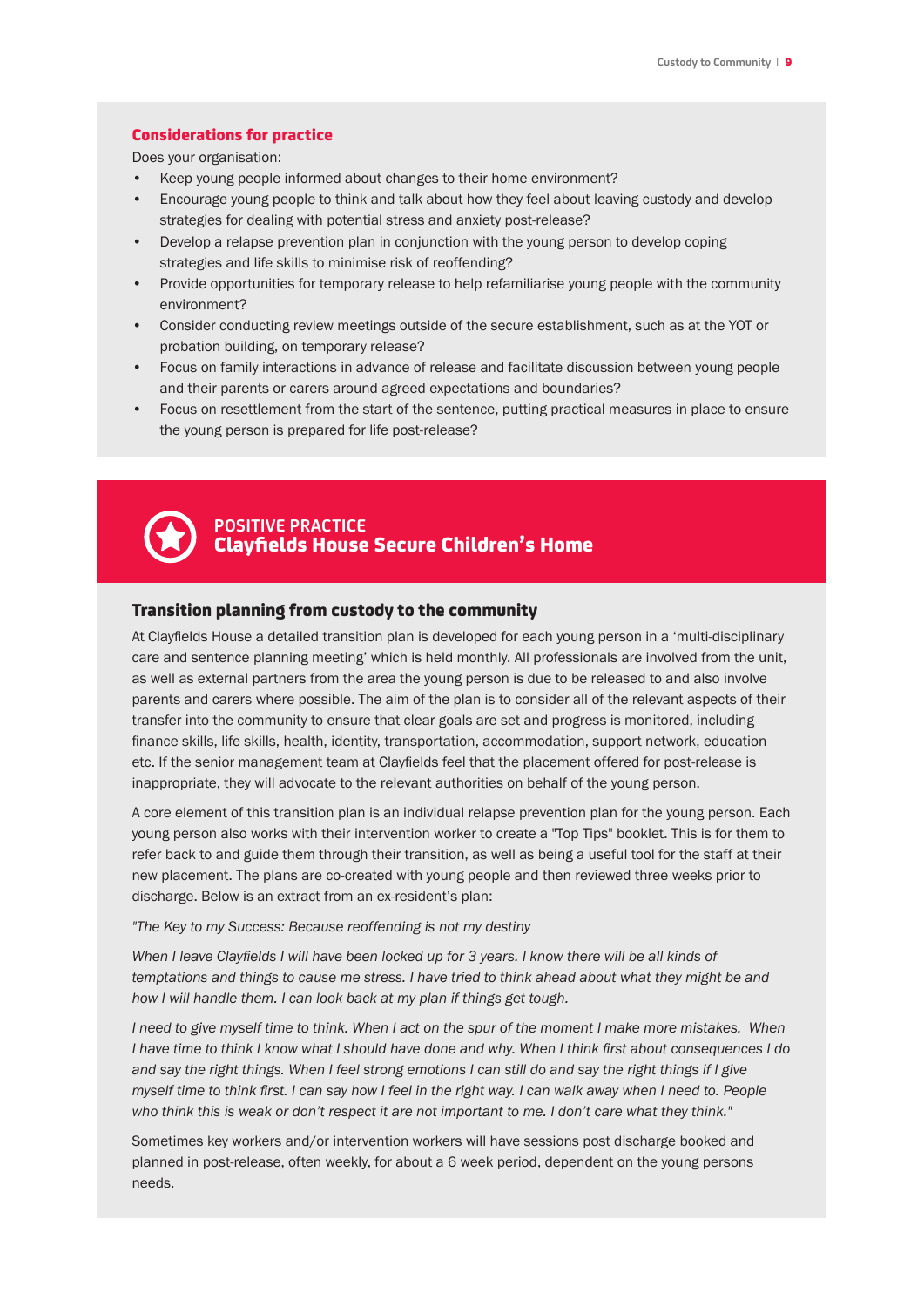#### The importance of 'through the gate'

- Early planning for release, beginning as soon as the custodial period starts, is vital, as is early confirmation of the arrangements that will be in place when the young person is released. This is not only so that interventions are able to start promptly on release, but also to enable the young person to prepare themselves for where they are likely to be living and what they are likely to be doing when they leave.
- All young people should be met 'at the gate' of the institution on the day of their release by someone familiar that they trust. If family or friends are unavailable (or unsuitable), then any service provider meeting the child must be known to them. If this relationship was not one developed prior to the custodial sentence, then particular attention should be paid to ensuring that interpersonal rapport is built up during the custodial phase – this will mean more regular contact than sentence planning meetings.



By the time he got to 23, Peter had spent nearly seven years in custody. During his last sentence, he made a choice to change. He spoke to the Christian Chaplain one-to-one weekly, and worked on regulating his emotions and behaviour. When his release date was close, the Chaplaincy team referred Peter to [a resettlement project]. He was

matched with a mentor, and they got to know each other inside. Peter's mentor met him at the prison gate. Peter was under probation supervision, so they were made aware that he was working with [the project]. Peter didn't understand the statutory support to which he was entitled; his mentor guided him through agencies and processes in order to ensure access to, for example, Jobseeker's Allowance. Peter continued to address some of his deep-seated psychological issues by meeting with a counsellor. His mentor has been able to encourage him to attend these tough appointments, and has been on-hand to help Peter process his new identity. Peter currently meets his mentor once a week. Together, they persist when things don't work out as planned.

#### Supporting release in the community

- Consideration must be given to practical support which might minimise the trauma of transition. On occasion this will require the availability of additional resources to allow young people to buy clothes or other things that will make them feel more comfortable in what has become an unfamiliar environment.
	- I've been coming to the resettlement project every day... speaking to these guys and sorting myself out… if I needed food and that, then they're here… if I need help with… changing my probation worker, or accommodation, these guys will help me. They've helped me quite a few times… I come here for an hour a day… I could spend all day here if I wanted to.
- 

历

When people first get out they're all happy and that, 'ah the things I can do'. But the first thing on their mind will be 'how am I going to make some money? They need someone out there helping them out, asking them what they can see themselves doing, what they want to do.

• A structured timetable should be put in place for the initial period after release. This should bear in mind the stressful symptoms of disorientation, including withdrawal, so should be flexible and adaptable to the individual. Moreover, the timetable should not place unreasonable expectations on young people, recognising that intensive activity immediately on release from incarceration might simply increase the trauma associated with the transition to the community. Intervention should accordingly be planned in a graduated manner, increasing what is expected of young people according to how quickly and successfully they are able to readjust to life outside of prison.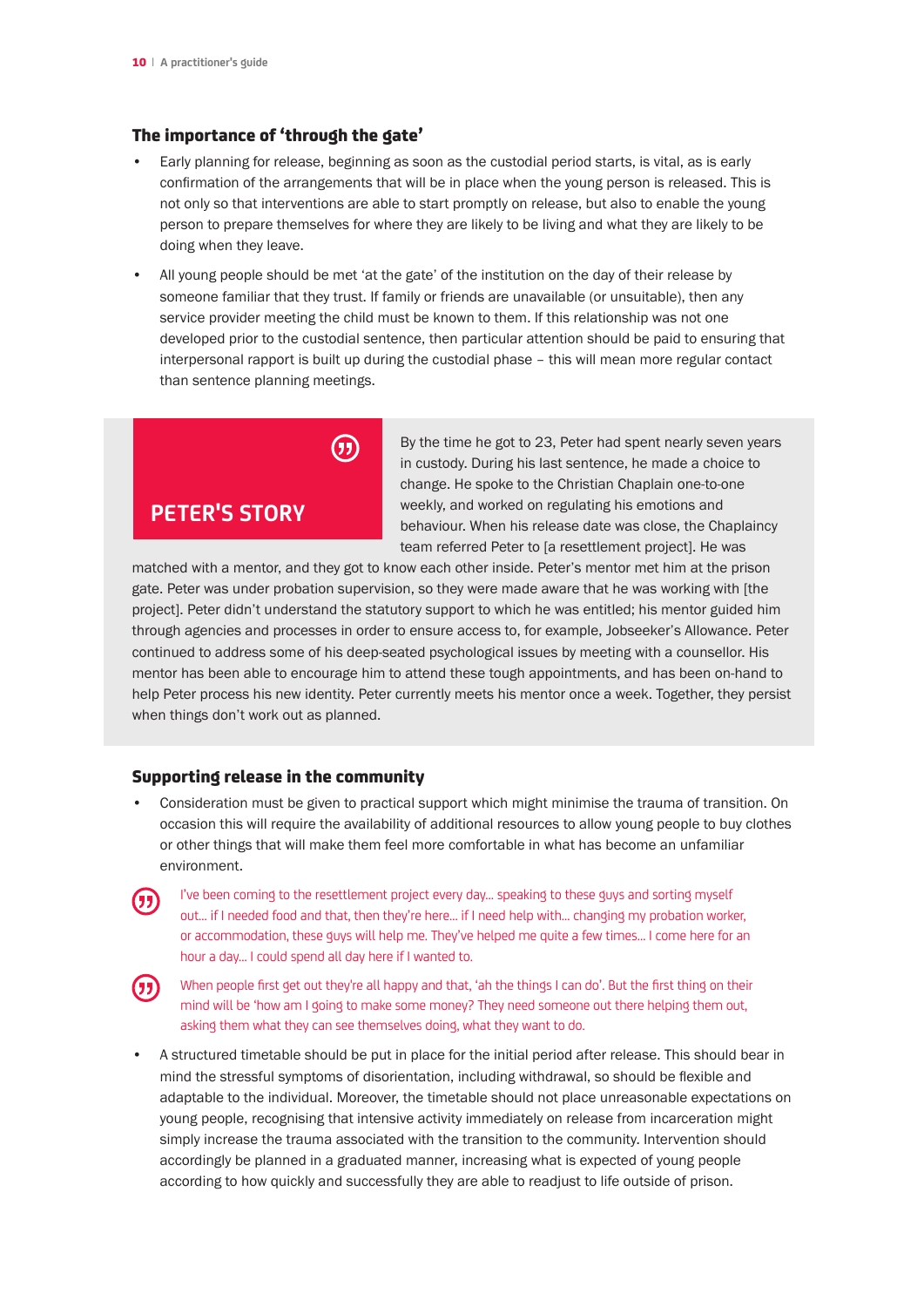

I was supervised by the YOT when I got out… they helped me. They just asked me how I was doing, if I had any problems. Then they tried to put me back into a situation where I could have fun again. Like, they would take me ice skating if I'd done three sessions and I'd kept to their rules, they'd treat us to like a concert or something like that.

Service providers should consider activities during the initial period after release that specifically aid the reorientation process. These may help readjustment by, for instance, facilitating families and young people to have more structure to their timetable or lifestyle than they are used to. Service providers may help with refamiliarisation by perhaps mentoring them into their surrounding environment in a controlled and supported way, with appropriate briefing and debriefing. They may help renegotiation of relationships by perhaps facilitating sessions and scenarios with family and friends, and guiding interaction in a positive way.

#### Considerations for practice

Does your organisation:

- Visit a young person whilst they are in custody to start building a relationship before release?
- Ensure the young person is met at the gate by someone they know and trust?
- Offer intensive contact around the point of the transition, providing support and encouragement to keep to appointments and navigate services?
- Offer practical support to the young person, such as a means of telling the time, map of their local area and a basic package of necessities?
- Develop and offer a structured, optional timetable for the weeks after release and suggestions for keeping busy with constructive activities?
- Help young people to renegotiate their relationships by engaging with their family and peer group?



#### **WAYNE'S STORY**

Wayne was almost 18 when he was released from a Young Offenders Institution, having been in custody for 10 months. The YOT had organised for him to start on a college course shortly after release. The course wasn't due to commence straight away, so the [resettlement project] team arranged for Wayne to get involved with a local bike project as soon as he

returned to the community. He was released from custody on a Friday and started work on the Monday. This part-time job enabled Wayne to build up skills and experience, and he was hopeful that it would lead to more secure employment in the future. Wayne said that this helped him get into a routine and meant that he didn't go back to negative social influences through hanging around with his old mates.